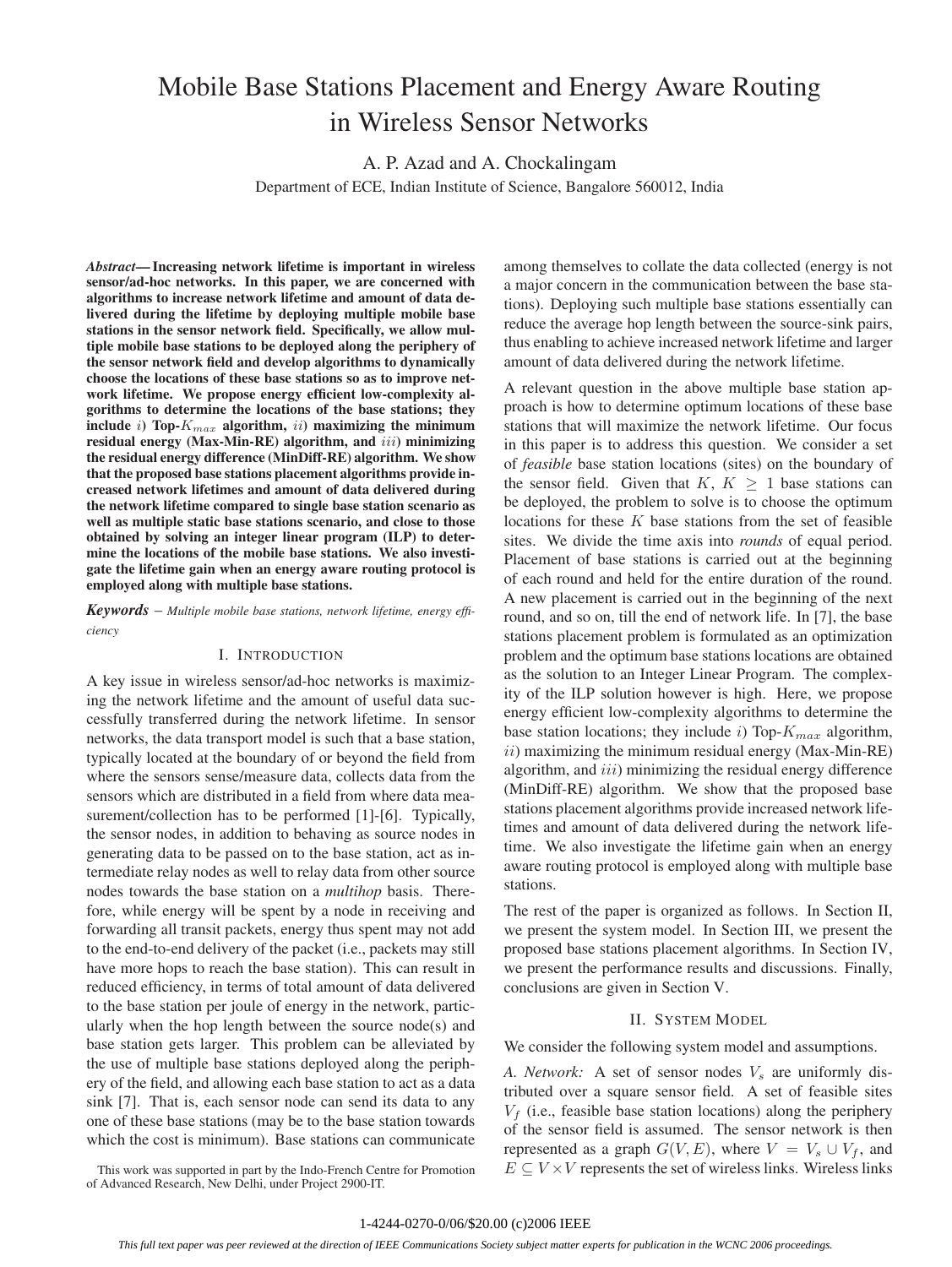between sensor nodes and a feasible site refer to the links that would exist if a base station is located at that particular site.

There are  $K, K \geq 1$  base stations to deploy. Time is divided into *rounds* of equal period. Selection of base station locations from the set of feasible sites  $V_f$  is made at the beginning of each round, and the base stations are moved and placed in these chosen locations for the entire duration of that round. A new set of base station locations are computed at the beginning of the next round (and the base stations moved to these newly chosen locations), and so on, till the end of network life.

*B. Transceiver:* The transmission range of all sensor nodes is same and fixed. As in similar system models in the literature [1], the energy spent in transmitting a bit over a distance  $d$  is assumed to be proportional to  $d^2$ .

*C. MAC and Routing:* Data packets generated at each sensor node is assumed to be of equal length. Also, each sensor node is assumed to generate equal amount of data per unit time. At the MAC level, Self-organizing Medium Access Control for Sensor networks (SMACS), a contention-free MAC protocol presented in [8] is employed to provide channel access for all the sensor nodes. For multi-hop routing, minimum cost forwarding (MCF) protocol presented in [9] is employed.

*D. Battery and Network life:* Each sensor node is powered by a finite-energy battery with an available energy of E*battery* J at the initial network deployment. At the sensor node, transmission of a data packet consumes E*<sup>t</sup>* J of energy, and reception of a data packet consumes E*<sup>r</sup>* J. A sensor node ceases to operate if its battery is drained below a certain energy threshold (i.e., available energy goes below a certain usable threshold). Often, network lifetime is defined as the time for the first node to die [1],[5] or as the time for a certain percentage of nodes to die [6]. Here, we define the network life time as follows. The end of network life is said to be reached either if the batteries of all the sensor nodes are drained below the usable threshold or if all the live sensor nodes are disconnected from all the feasible sites (i.e., either all nodes die or all live nodes are out of range of all feasible sites).

With the above system model, we need to choose optimum base station locations from  $V_f$  at the beginning of each round. In the following section, we present efficient algorithms for this base station placement problem.

#### III. BASE STATIONS PLACEMENT ALGORITHMS

The base stations placement problem in the above system model has been formulated as an optimization problem in [7], and the optimum base station locations are obtained as the solution to an ILP. However, the complexity of the ILP solution is high. In this section, we propose three energy efficient low-complexity algorithms to solve the base stations placement (BSP) problem.

Let  $s_i$  denote the location of sensor node  $i, i \in V_s$ , and  $f_i$ denote the location of feasible site  $i, i \in V_f$ . Let r denote the transmission range of each sensor node. Let RE*<sup>i</sup>* denote the residual battery energy in sensor node  $i$  at the beginning of a round when the base station locations are computed.

## *A. Top-*K*max Algorithm*

This algorithm selects those feasible sites (maximum  $K$  sites) whose nearest neighbour nodes have the highest residual energies. Since the first-hop neighbour node to a base station has to handle all the transit packets from other nodes towards that base station, it can drain its battery sooner. Therefore, by assigning the nearest neighbour with highest residual energy nodes to serve as the first-hop neighbour nodes in each round, the life of the nodes in the network and hence network lifetime can get extended. The algorithm works as follows.

1) For each feasible site  $i \in V_f$ , find the nearest sensor node  $n_i$  within the connectivity range  $r$ , i.e., for each  $i \in V_f$  choose sensor node  $n_i \in V_s$  such that

$$
|f_i - s_{n_i}| \le |f_i - s_j|, \forall j \in V_s, j \ne n_i.
$$
 (1)

and

$$
|f_i - s_{n_i}| \le r. \tag{2}
$$

- 2) Order these nearest neighbour nodes  $\{n_i, i \in V_f\}$  in descending order of their residual energies, RE*n<sup>i</sup>* .
- 3) Select a maximum of  $K$  nodes from the top in this ordered list, and declare their corresponding nearest feasible sites as the solution.

As can be seen, this is a greedy algorithm. A main advantage of this algorithm is its simplicity and less computation complexity. If  $n$  is the number of sensor nodes and  $N$  is the number of feasible sites, then the complexity of this algorithm is given by  $nN + N \log N$ , which is linear in n.

### *B. Max-Min-RE Algorithm*

Since the Top-K*max* solution in the above algorithm gives preference to nearest neighbour nodes, it is likely that the nodes nearer to the feasible sites are loaded heavily and their batteries drained sooner than other nodes. The following Max-Min-RE algorithm (maximizing the minimum residual energy algorithm) attempts to distribute the load more evenly to different nodes. The Max-Min-RE algorithm works as follows. There are  $N$  feasible sites and  $K$  base stations to deploy,  $N \geq K$ . The number of base stations placement solutions are  $P = {N \choose K}$ . Let this solution set be S. Let the *j*th solution in the solution set S be denoted by T. solution in the solution set S be denoted by  $T_j$ .

- 1) Determine set  $S_c \subseteq S$  such that  $S_c = \{T_j : \forall i \in V_s\}$ there exists  $p \in V_s$  such that  $|s_i - s_p| \leq r$  or  $q \in V_f$ such that  $|s_i - f_q| \leq r$ .
- 2) For a given solution  $T_j \in S_c$ , determine the routes from all the sensor nodes to their respective base stations using MCF routing.
- 3) For each node  $i \in V_s$  compute the energy consumed at all nodes in the path in delivering a data packet from node  $i$  to its corresponding base station, and determine the resulting residual energies in all nodes.
- 4) Find the minimum residual energy among all nodes in the jth solution

$$
M_j = \min_{i \in V_s} \{RE_i\}.
$$
 (3)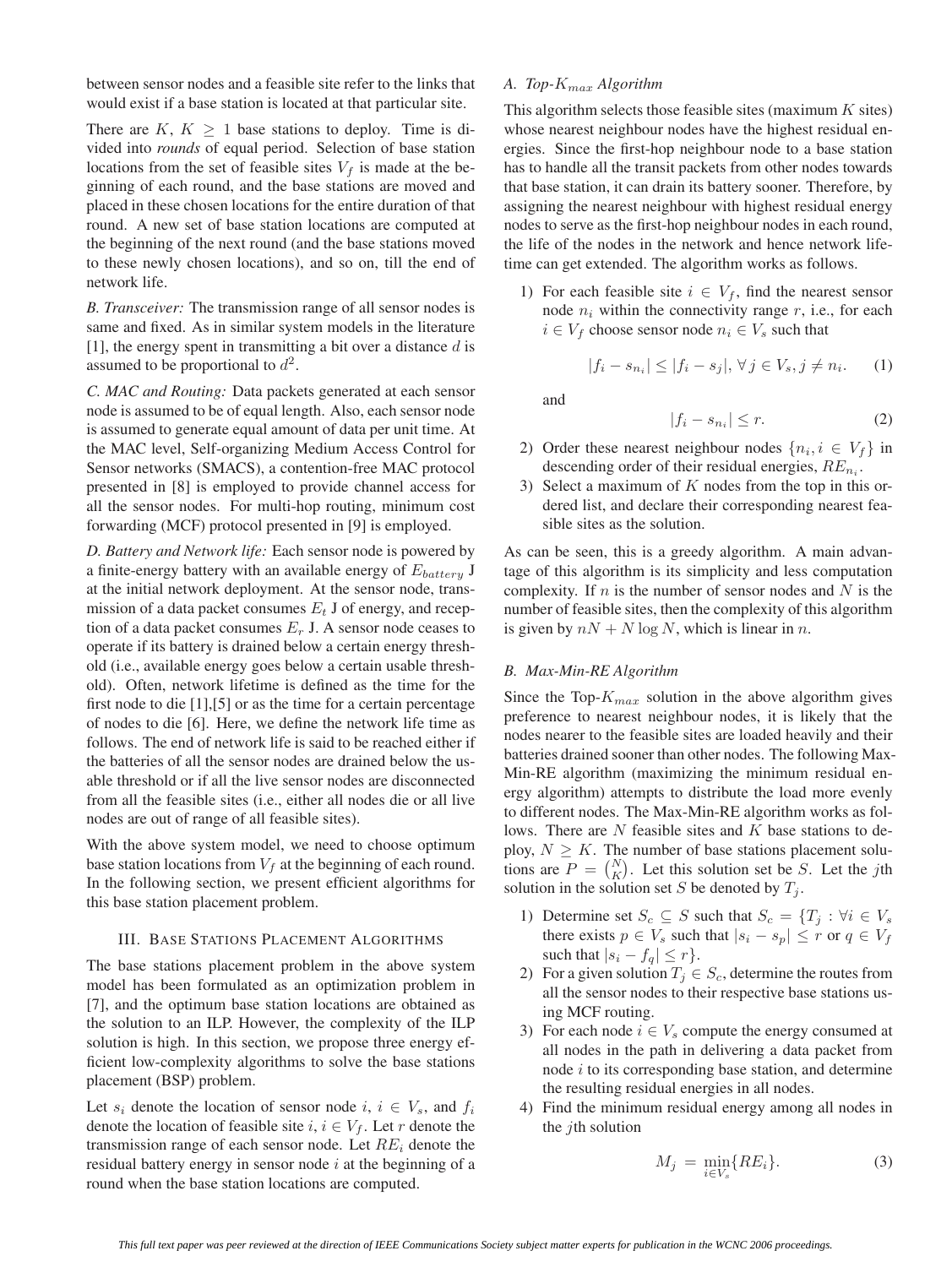

Fig. 1. MCF routing in single base station scenario.

5) Choose the solution as

$$
T_{Max-Min-RE} = \max_{j} \{ M_j : T_j \in S_c \}. \tag{4}
$$

By this algorithm, we are choosing that solution in which the heavily loaded node (identified by the minimum residual energy among various nodes in a given solution, and not by the minimum distance as done in the Top- $K_{max}$  algorithm) has the maximum residual energy among all possible solutions. This algorithm hence is expected to distribute (and drain energy) evenly among the nodes without bias to nearest neighbour nodes. The algorithm results in a complexity of  $P(Nn + Kn + an^2 + N \log N + \log P)$ , i.e., since N, K and  $P$  are typically small compared to  $n$ , the algorithm has  $n^2$  complexity.

#### *C. MinDiff-RE Algorithm*

In this algorithm, which we call as MinDiff-RE algorithm (minimizing the difference in residual energy algorithm), the idea again is to evenly drain the nodes. It is similar to the Max-Min-RE algorithm, except that we choose that solution for which the difference between the maximum and minimum residual energies in nodes is minimized (rather than maximizing the minimum residual energy as in Max-Min-RE algorithm. The MinDiff-RE algorithm works as follows.

- 1) Perform steps 1) to 3) of the Max-Min-RE algorithm.
- 2) Compute the metric

$$
M_j = \max_{i \in V_s} \{RE_i\} - \min_{i \in V_s} \{RE_i\}.
$$
 (5)

3) Choose the solution as

$$
T_{MinDiff-RE} = \min_{j} \{ M_j : T_j \in S_c \}.
$$
 (6)

The complexity of this algorithm is same as that of the Max-Min-RE algorithm presented in Sec. III-B.

### IV. PERFORMANCE RESULTS

We evaluated the performance of the above base stations placement (BSP) algorithms through simulations. The simulation model is as follows.



Fig. 2. MCF routing in three base stations scenario.

#### *A. Simulation Model*

A square sensor field of area 30 m  $\times$  30 m (Fig. 1) is considered. The number of sensor nodes in the network is 30. Sensor nodes are uniformly distributed in the network area. The number of feasible sites is taken to be 8, and the coordinates of these feasible sites are  $\{(0, 10), (0, 20), (10, 30), (20, 30),\}$  $(30, 20), (30, 10), (20, 0), (10, 0)$ , as shown in Fig. 2. The maximum number of mobile base stations is taken to be 3 (i.e.,  $K = 3$ ). Each sensor node is provided with an initial energy of  $E_{battery} = 0.05$  J. The transmission range of each sensor node is set to 10 meters. As in [1], the energy spent in transmitting a bit over 1 meter distance is taken as  $0.1nJ/bit - m^2$  [7],[1] and the energy spent in receiving a bit is set to 50 nJ/bit. The packet length is fixed at 200 bits. Each round lasts 300 time frames. Each node generates 1 packet every 30 frames; i.e., each node generates 10 packets per round. The performance measures of interest are the network lifetime (as defined in Sec. II.D) and the amount of data packets delivered during the lifetime of the network. We evaluate and compare the above performance measures for various BSP algorithms, including:

- 1) Single static base station
- 2) Three static base stations
- 3) Three mobile base stations,  $\text{Top}_{K_{max}}$  algorithm
- 4) Three mobile base stations, Max-Min-RE algorithm
- 5) Three mobile base stations, MinDiff-RE algorithm
- 6) Three mobile base stations, ILP solution (this scheme is same as Scheme 4 in [7])

In scheme 1), only one base station is used in a fixed location (as shown in Fig. 1). In scheme 2, three base stations are used, but at fixed locations as shown in Fig. 2 (these locations are not changed from one round to the other). Schemes 3), 4) and 5) are the proposed Top-K*max*, Max-Min-RE, and MinDiff-RE algorithms, respectively. The case of ILP solution in scheme 6) corresponds to the optimization problem formulation presented in [7], which is stated as below: Let y*<sup>l</sup>* be a 0-1 integer variable for each  $l \in V_f$  such that  $y_l = 1$  if a base station is located at feasible site  $l$ ; 0 otherwise. Defining  $\mathcal{N}(i)$  to be the set of neighbours of node i, L to be the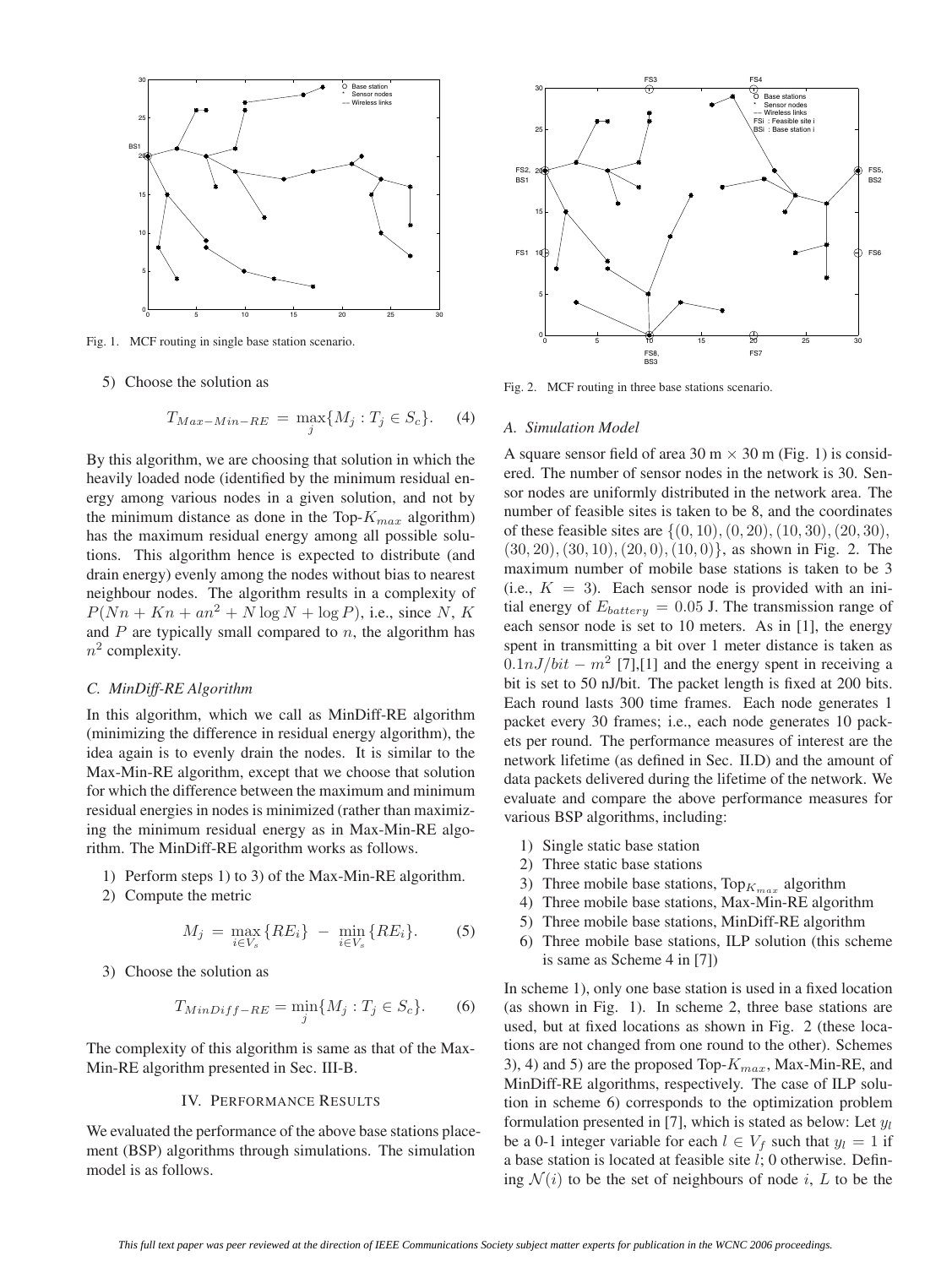

Fig. 3. Traces of number of packets delivered per round as a function of time for schemes 1), 2), and 6). MCF routing. Initial energy at each node,  $E_{battery} = 0.05$  J. One packet = 200 bits. Range of each node,  $r = 10$  m.

number of time frames per round,  $x_{ij}$  to be the number of packets node *i* transmits to  $j, j \in \mathcal{N}(i)$ , and  $0 < \alpha \leq 1$ , the solution  $y_l, l \in V_f$  is obtained by solving the following ILP which minimizes the maximum energy spent, E*max*, by a sensor node in a round

## Minimize E*max*

$$
\sum_{j \in \mathcal{N}(i)} x_{ij} - \sum_{k \in \mathcal{N}(i)} x_{ki} = L, \ i \in V_s \tag{7}
$$

$$
E_t \sum_{j \in \mathcal{N}(i)} x_{ij} + Er \sum_{k \in \mathcal{N}(i)} x_{ki} \le \alpha RE_i, \ i \in V \tag{8}
$$

$$
\sum_{l \in V_f} y_l \le K \tag{9}
$$

$$
\sum_{i \in V_s} x_{ik} \le L |V_s| y_k, \ \ k \in V_f \tag{10}
$$

$$
E_t \sum_{j \in \mathcal{N}(i)} x_{ij} + E_r \sum_{k \in \mathcal{N}(i)} x_{ki} \le E_{max}, \ i \in V \tag{11}
$$

$$
x_{ij} \ge 0, \, i \in V_s, \, j \in V; \quad y_k \in \{0, 1\}, \, k \in V_f. \tag{12}
$$

We have used CPLEX (version 9) to solve the above ILP. As in [7], for each instance, the value of the parameter  $\alpha$  was initially set to 0.2 and incremented in steps of 0.2 in case the instance was infeasible.

### *B. Results and Discussions*

We simulated the six different BSP schemes in the above and evaluated their relative performance in terms of network lifetime and amount of data delivered during the network lifetime. First, we illustrate the number of packets delivered to the base station(s) in a round as a function of time (measured in number of rounds) for a given realization of the distribution of the sensor nodes. Figures 3 and 4 show this behaviour of number of packets delivered in a round over time; Fig. 3 shows the traces for schemes 1), 2) and 6), and Fig. 4 shows the traces for the proposed schemes 3), 4) and 5).

From Fig. 3, it can be seen that the network life ends at the 27th round itself in the case of single static base station



Fig. 4. Traces of number of packets delivered per round as a function of time for the proposed schemes 3), 4), and 5). MCF routing. Initial energy at each node,  $E_{battery} = 0.05$  J. One packet = 200 bits. Range of each node,  $r = 10$  m.

(scheme 1), whereas with three static base stations (scheme 2) the network life extends to 97 rounds. This is expected since, as we pointed out earlier, in the one base station case, the average hop length required to deliver a packet to the base station (and hence the energy spent) is more compared to the three static base stations case. The network life is further extended to 167 rounds when mobile base stations are deployed at the locations solved by the ILP at the beginning of each round (scheme 6). Also, it is seen that the number of packets delivered in a round decreases as the round index (i.e., time) increases. This is because when nodes expire (indicated by the round indices where sharp fall and immediate rise of number of packets delivered are seen), the total rate of generation of new packets in the network reduces which reduces the maximum number of packets delivered in a round. The sharp fall in the number of packets delivered in a round is attributed to a node expiring in the middle of a round (typically, this node could be the first hop node to a base station), the expiry of which stops packet delivery to the base station till the end of that round. The number of packets delivered rises sharply in the very next round since a new set of base station locations are found (in case of scheme 6) and the routing gets updated (in all the schemes 1,2, and 6) at the beginning of the very next round. It can be further noted that the area under the trace for a given BSP scheme gives the total number of packets delivered in the network lifetime in that scheme.

From the traces in Figs. 3 and 4 it can be seen that the time for the first node to die is the least in the single base station case (scheme 1) and the most in the ILP case (scheme 6). However, the lifetime till the last node dies is larger in the proposed schemes. For example, in Fig. 4, we observe that the network lifetime achieved by the proposed BSP algorithms are significantly higher; 312 rounds for Top-K*max* algorithm (scheme 3), 365 rounds for Max-Min-RE algorithm (scheme 4), and 380 rounds for Min-Diff-RE algorithm (scheme 5). The high variability of the number of packets delivered in a round for the Top-K*max* algorithm (mainly after round 60 in Fig. 4) can be attributed to the following: many of the 'close' neighbours of the feasible sites expire before the 60th round,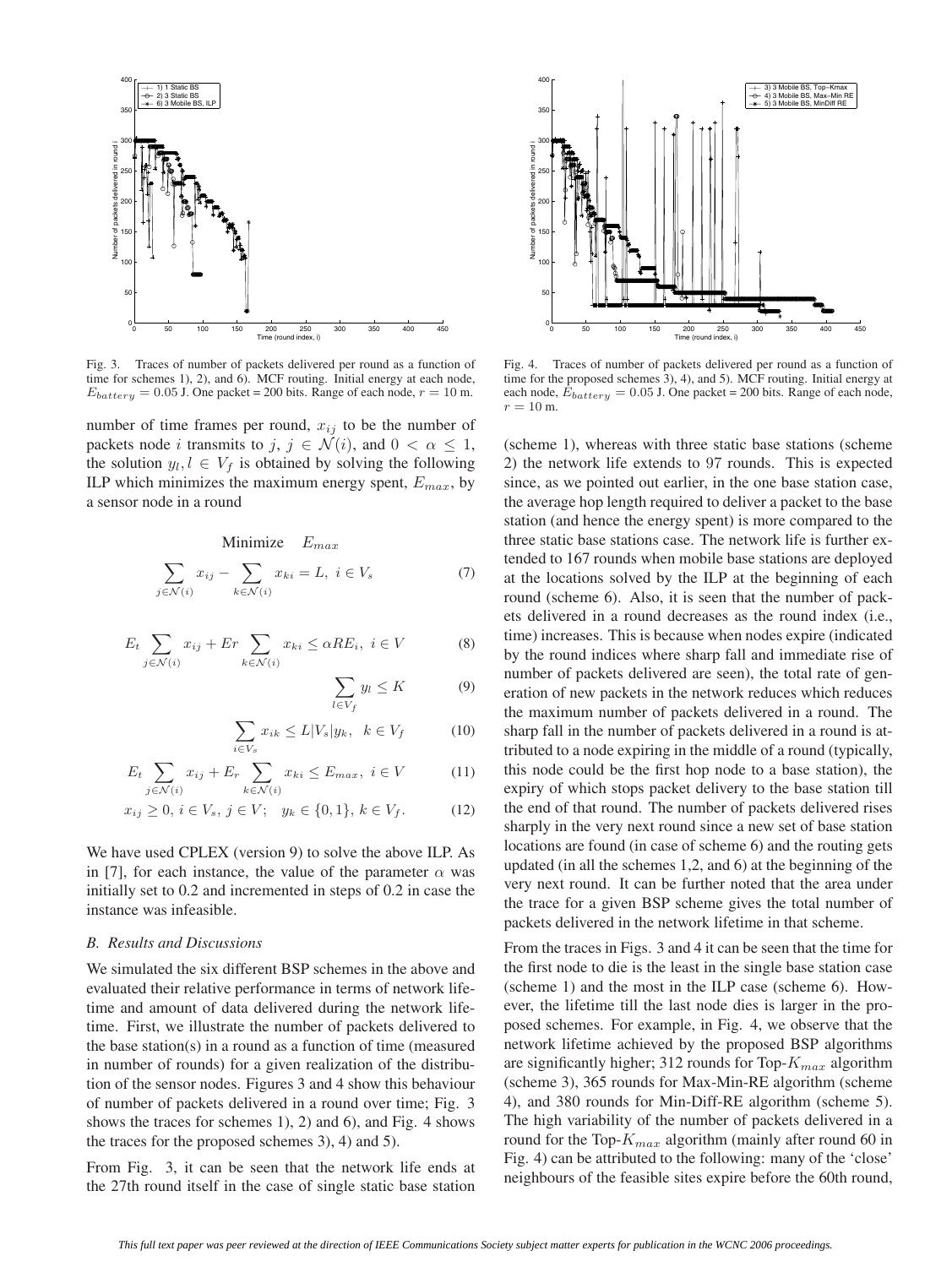

Fig. 5. Network lifetime in number of rounds for different BSP algorithms. MCF routing. Initial energy at each node,  $E_{battery} = 0.05$  J. One packet = 200 bits. Range of each node,  $r = 10$  m.

during which time other nodes buffer many transit packets, and, when these nodes get selected as the first-hop neighbour node in the next rounds, all these buffered packets get delivered (which in turn consumes large amount of energy that can make the node expire) resulting in the sharp peaks. The variation of the number of packets delivered per round is more smooth in the Min-Max-RE and MinDiff-RE algorithms. The long tail in the traces of Max-Min-RE and MinDiff-RE algorithms indicate the possibility of just a few (typically one or two) nodes remaining alive in the network within the connectivity range of the feasible site(s); these nodes need much less energy since they need to transmit mainly their own packets (and very few transit packets from other nodes) because of which they survive longer keeping the network alive.

Next, in Fig. 5, we illustrate the average network lifetime performance of the various BSP algorithms. The network lifetimes for various BSP schemes shown in Fig. 5 are the simulated lifetimes averaged over 100 independent realizations of the distribution of the locations of the sensor nodes. For the same simulation runs, Fig. 6 shows the amount of data delivered during the network lifetime for the different BSP algorithms. The 95% confidence interval for the simulation results plotted in Figs. 5 and 6 are tabulated in Table I. From Figs. 5 and 6, it can be seen that the proposed BSP algorithms (schemes 3,4,5) perform better than the single base station scheme (scheme 1) and fixed three base station scheme (scheme 2). Among the proposed schemes, scheme 4 (Minmax-RE) and scheme 5 (MinDiff-RE) perform best, achieving highest network lifetimes (about 360 rounds) and largest amount of data delivered (about  $3.5 \times 10^4$  packets). The proposed schemes 4 and 5 give longer lifetimes than scheme 6 since the proposed schemes effectively use the residual energy information of the various nodes.

The total available energy in the entire network is 1.5 J (i.e., 30 nodes each having an initial energy of 0.05 J). It would be of interest to know how this total available energy in the network has been utilized by the different BSP algorithms. Toward this end, in Fig. 7, we plot the total energy spent by different algorithms over the entire network lifetime (averaged



Fig. 6. Amount of packets delivered during network lifetime for different BSP algorithms. MCF routing. Initial energy at each node,  $E_{battery}$  = 0.05 J. One packet = 200 bits. Range of each node,  $r = 10$  m.

| <b>BSP</b> Algorithm | NW lifetime      | Data delivered                        |
|----------------------|------------------|---------------------------------------|
|                      | in # rounds      | in # packets                          |
|                      | (95% confidence) | (95% confidence)                      |
| 1 BS                 | $28 \pm 0.009$   | $\overline{0.7 \times 10^4 \pm 0.34}$ |
| 3 BS, static         | $74 \pm 0.25$    |                                       |
| 3 BS, Top- $K_{max}$ | $312 \pm 0.17$   | $2.\overline{8 \times 10^4 \pm 1.42}$ |
| 3 BS, Max-Min-RE     | $365 \pm 0.87$   | $\frac{3.7 \times 10^4 \pm 42.9}{2}$  |
| 3 BS, MinDiff-RE     | $380 \pm 1.11$   | $3.5 \times 10^4 \pm 45.2$            |
| 3 BS, ILP            | $130 \pm 0.45$   | $2.7 \times 10^4 \pm 76.5$            |
|                      | TABLE I          |                                       |

NETWORK LIFETIME AND AMOUNT OF DATA DELIVERED FOR THE VARIOUS BSP SCHEMES. MCF ROUTING.

over the 100 simulation runs as in Figs. 5 and 6). The following three interesting observations can be made from Fig. 7. 1) All the three proposed algorithms (schemes 3,4,5) utilize almost all the available network energy of 1.5 J before the network life ends, whereas in the other algorithms significant amount of energy is left unused even at the end of the network life, 2) although Top-K*max* algorithm utilizes almost all the network energy, it delivers much less number of packets compared to the Max-Min-RE and MinDiff-RE algorithms; however, Top-K*max* algorithm has the advantage of lesser complexity, and 3) Max-Min-RE and MinDiff-RE algorithms perform well in terms of total energy spent, network lifetime, and amount of data delivered, but at a higher complexity compared to Top-K*max* algorithm and lesser complexity compared to the ILP solution.

*Energy Aware Routing:* All the above performance results were obtained using MCF routing and they mainly quantified the performance benefit of using multiple base stations. It is noted that MCF routing is not energy aware and network lifetime can be further increased if energy aware routing is used instead of MCF routing. We investigated the performance achieved using multiple base stations when an energy aware routing protocol that takes into account the residual energy at all nodes at the beginning of each round is employed. The energy aware routing protocol we used is similar to the one given in [4]. Table II gives the simulated performance